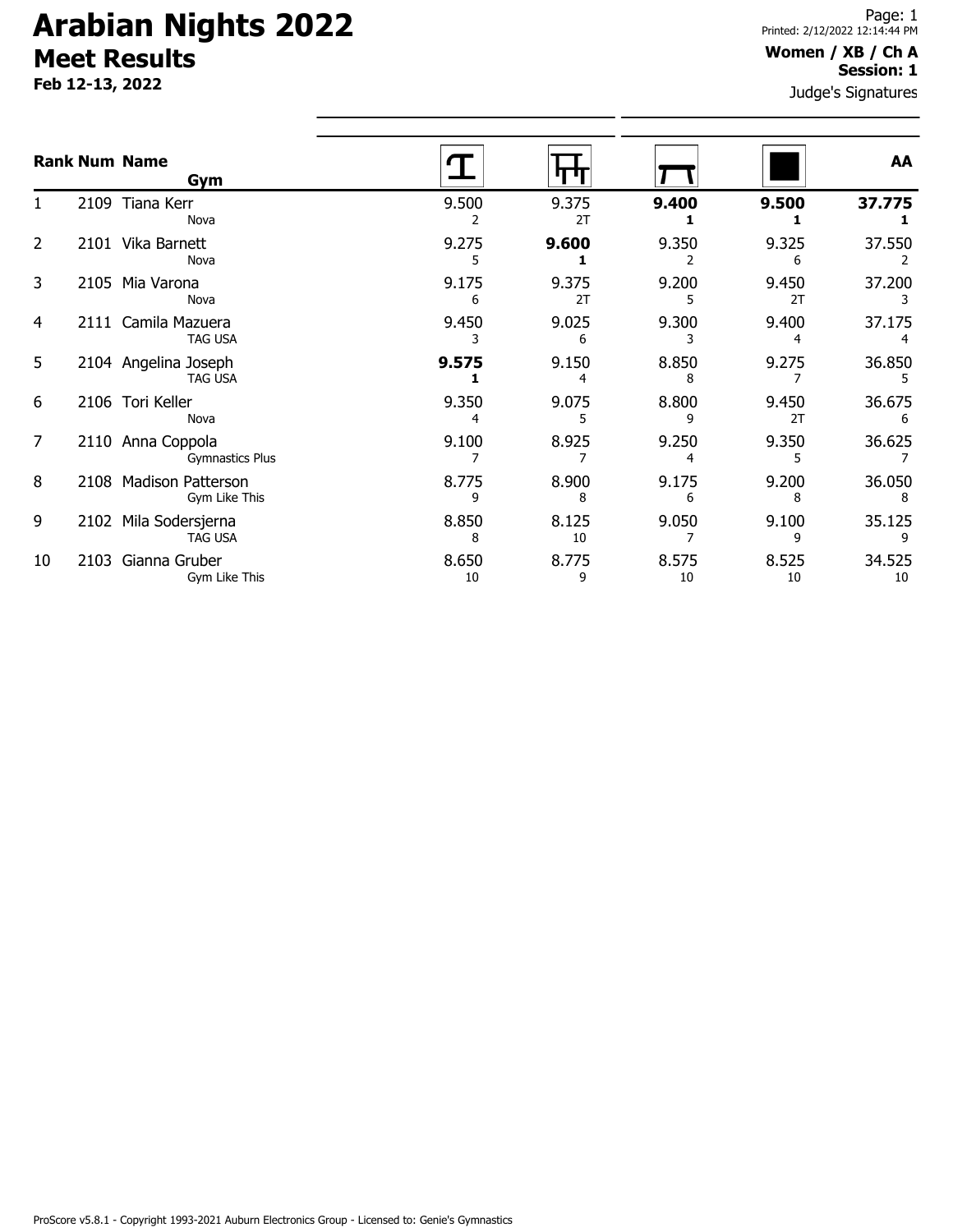**Feb 12-13, 2022**

### **Women / XB / Ch B Session: 1**

|    | <b>Rank Num Name</b><br>Gym                       |             |             |             |             | AA           |
|----|---------------------------------------------------|-------------|-------------|-------------|-------------|--------------|
|    | 2115 Reagan Gandara<br><b>TAG USA</b>             | 9.425       | 9.575       | 9.175       | 9.650       | 37.825       |
| 2  | 2116 Federica Paasse Larrazabal<br><b>TAG USA</b> | 9.400<br>3T | 9.400       | 9.575       | 9.400       | 37.775       |
| 3  | 2119 Laura Mosquera<br><b>TAG USA</b>             | 9.600       | 9.250       | 9.300       | 9.200       | 37.350       |
| 4  | 2117 Alexia Russow<br><b>TAG USA</b>              | 9.400<br>3T | 8.975       | 9.200       | 9.500       | 37.075       |
| 5  | 2113 Miranda Vega<br>Gym Like This                | 9.000       | 9.375       | 8.625<br>10 | 9.375       | 36.375       |
| 6  | 2120 Alanni Gonzalez<br>Nova                      | 9.225       | 8.800<br>6  | 8.875<br>7T | 9.000       | 35.900       |
| 7  | 2122 Lila Hoffer-Bensimhon<br>Gym Like This       | 8.950<br>8  | 8.500<br>8  | 8.875<br>7T | 9.300       | 35.625       |
| 8  | 2114 Laila Milliken<br><b>Gymnastics Plus</b>     | 9.125<br>6  | 8.250<br>10 | 9.000       | 9.125       | 35.500       |
| 9  | 2118 Kaylee Lyman<br><b>TAG USA</b>               | 8.900<br>q  | 8.650       | 8.775<br>٥  | 9.050<br>8  | 35.375       |
| 10 | 2112 Isabella Sandoval<br>Nova                    | 8.725<br>10 | 8.300<br>9  | 8.950<br>6  | 8.925<br>10 | 34.900<br>10 |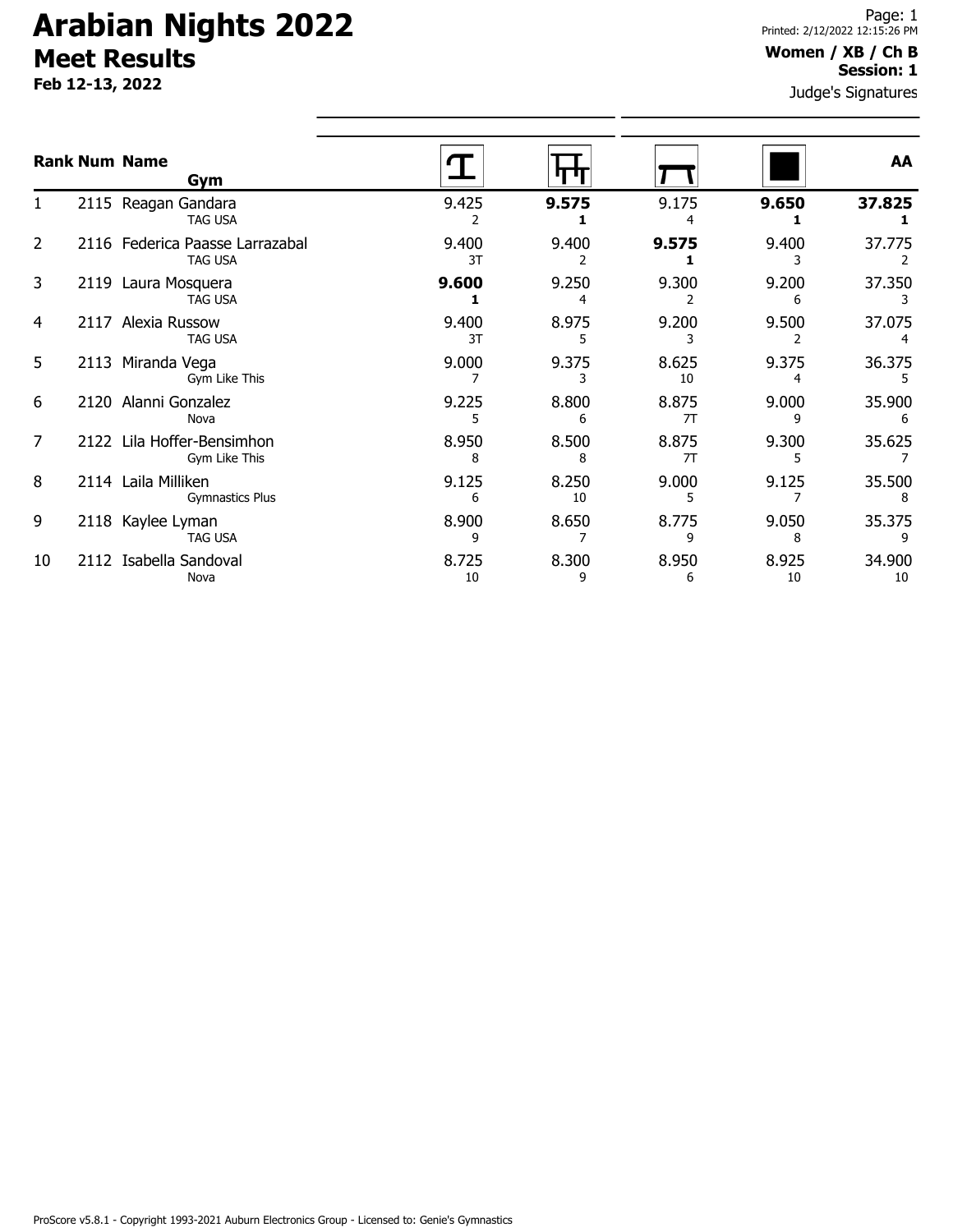**Feb 12-13, 2022**

#### **Women / XB / Jr A Session: 1**

| Gym                    |                                                                                                                                                                                                                                                                  |             |             |             | AA           |
|------------------------|------------------------------------------------------------------------------------------------------------------------------------------------------------------------------------------------------------------------------------------------------------------|-------------|-------------|-------------|--------------|
| <b>TAG USA</b>         | 9.550                                                                                                                                                                                                                                                            | 9.225       | 9.575       | 9.075<br>7T | 37.425       |
| <b>TAG USA</b>         | 9.325                                                                                                                                                                                                                                                            | 9.250<br>4  | 9.450       | 9.075<br>7T | 37.100       |
| Gym Like This          | 8.800<br>10                                                                                                                                                                                                                                                      | 9.275       | 9.300       | 9.700       | 37.075<br>3T |
| <b>Gymnastics Plus</b> | 9.350                                                                                                                                                                                                                                                            | 9.475       | 8.750<br>٩  | 9.500<br>2T | 37.075<br>3T |
| Gym Like This          | 9.125<br>4                                                                                                                                                                                                                                                       | 9.050<br>6T | 9.150       | 9.500<br>2T | 36.825<br>5  |
| Gym Like This          | 9.050                                                                                                                                                                                                                                                            | 9.050<br>6T | 9.400       | 9.025<br>q  | 36.525       |
| <b>Gymnastics Plus</b> | 9.100                                                                                                                                                                                                                                                            | 8.900<br>8  | 9.000       | 9.450       | 36.450       |
| TAG USA                | 8.900<br>٩                                                                                                                                                                                                                                                       | 8.850<br>9  | 9.100<br>6  | 9.150       | 36.000<br>8  |
| <b>TAG USA</b>         | 9.000<br>8                                                                                                                                                                                                                                                       | 9.300       | 8.350<br>10 | 8.750<br>10 | 35.400<br>9  |
| <b>Gymnastics Plus</b> | 9.075<br>6                                                                                                                                                                                                                                                       | 7.950<br>10 | 8.850<br>8  | 9.125<br>6  | 35.000<br>10 |
|                        | <b>Rank Num Name</b><br>2125 Anna Maria Turati David<br>2124 Noa Rubert Lujo<br>2130 Lana Becker<br>2129 Ruth Anderson<br>2123 Kaylin Weishaar<br>2128 Yoriah Gordon<br>2126 Lily Manfre<br>2133 Elena Abad-Luces<br>2132 Alyssa Lorenzzi<br>2127 Maddie Perdian |             |             |             |              |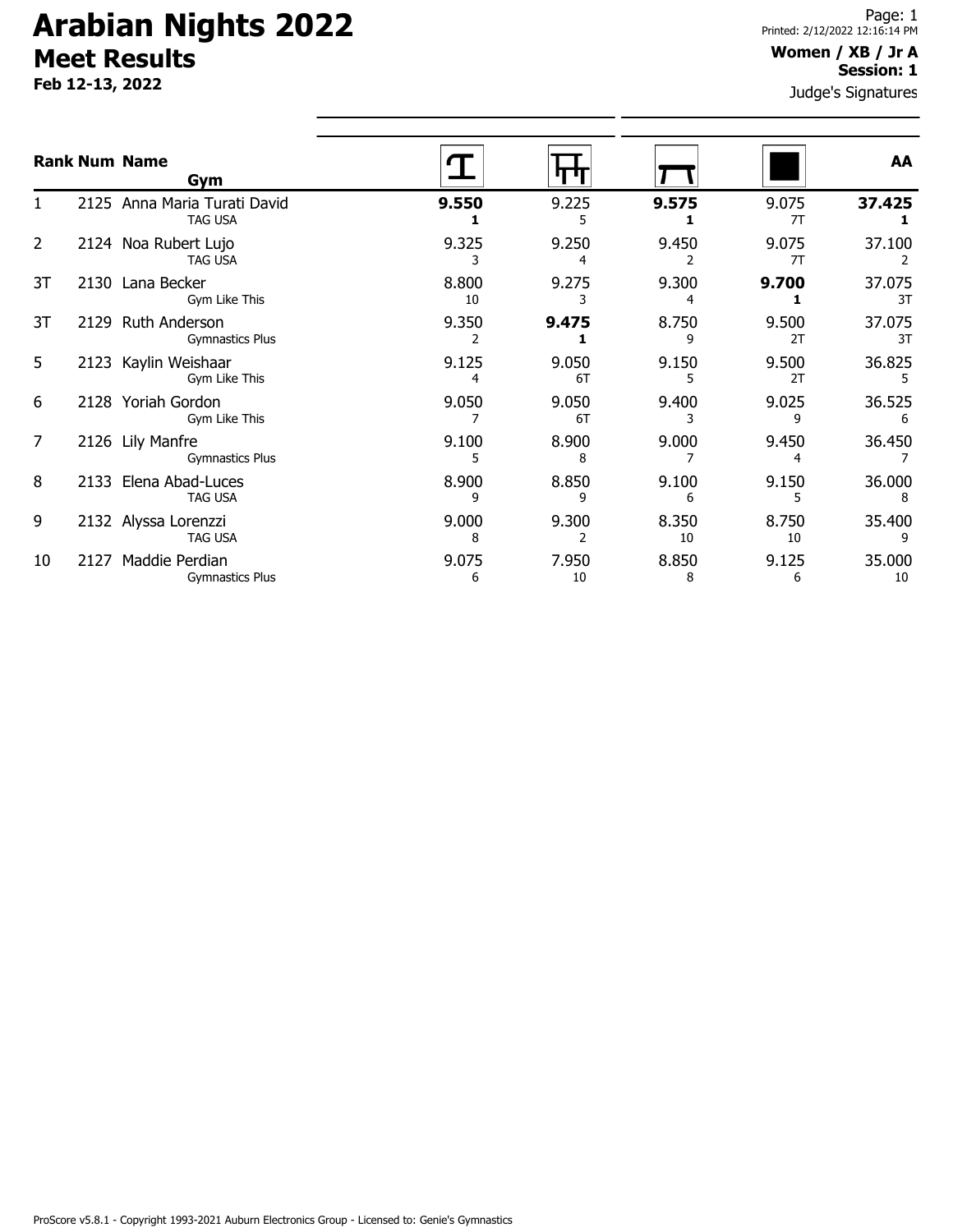**Feb 12-13, 2022**

#### **Women / XB / Jr B Session: 1**

|    | <b>Rank Num Name</b><br>Gym                       |             |             |             |             | AA           |
|----|---------------------------------------------------|-------------|-------------|-------------|-------------|--------------|
| 1. | 2137 Angelica Morgan<br>Gym Like This             | 9.350<br>3T | 9.025<br>8  | 9.350<br>1T | 9.600       | 37.325       |
| 2  | 2134 Martina Leonardi<br><b>TAG USA</b>           | 9.350<br>3T | 9.450       | 9.025<br>6  | 9.300<br>4T | 37.125       |
| 3T | 2139 Amit Rozilio<br>Gymnastics Plus              | 9.025<br>8  | 9.350       | 9.150<br>4  | 9.475<br>2  | 37.000<br>3T |
| 3T | 2136 Angelina Picon<br><b>TAG USA</b>             | 9.450       | 8.950<br>9  | 9.200<br>3  | 9.400<br>3  | 37.000<br>3T |
| 5  | 2135 Izabella Acs<br><b>Gymnastics Plus</b>       | 9.375<br>2  | 9.275       | 8.900<br>7T | 9.300<br>4T | 36.850<br>5  |
| 6  | 2144 Alexis Randell<br>Gym Like This              | 9.175<br>6  | 9.225<br>6  | 9.125<br>5  | 9.200       | 36.725<br>6  |
| 7  | 2142 Lola Deen<br><b>TAG USA</b>                  | 9.300       | 9.200       | 8.900<br>7T | 9.300<br>4T | 36.700       |
| 8  | 2140 Clarissa Paasse Larrazabal<br><b>TAG USA</b> | 9.050       | 9.600       | 9.350<br>1T | 8.650<br>9  | 36.650<br>8  |
| 9  | 2138 Avalina Delleu<br>Gym Like This              | 8.900<br>9  | 9.250<br>5  | 8.900<br>7T | 9.075<br>8  | 36.125<br>9  |
| 10 | 2143 London Coburn<br>Nova                        | 8.000<br>10 | 8.675<br>10 | 8.000<br>10 | 8.525<br>10 | 33.200<br>10 |